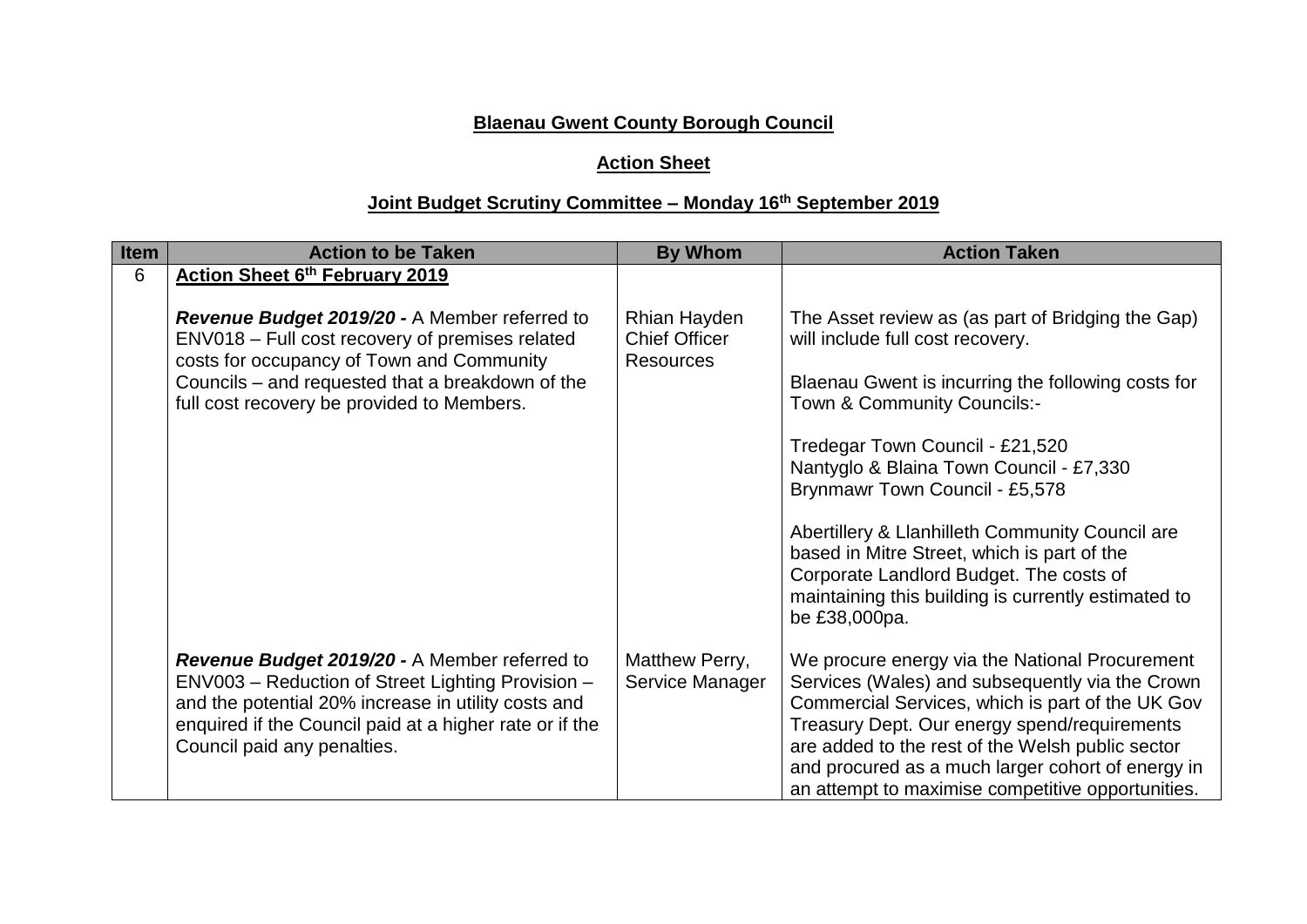| <b>Item</b> | <b>Action to be Taken</b>                                                                                                                                                                                                                                                          | <b>By Whom</b>                                                  | <b>Action Taken</b>                                                                                                                                                                                                                                                                                                                                                                                     |  |  |
|-------------|------------------------------------------------------------------------------------------------------------------------------------------------------------------------------------------------------------------------------------------------------------------------------------|-----------------------------------------------------------------|---------------------------------------------------------------------------------------------------------------------------------------------------------------------------------------------------------------------------------------------------------------------------------------------------------------------------------------------------------------------------------------------------------|--|--|
|             |                                                                                                                                                                                                                                                                                    |                                                                 | Based on this collaborative model, our energy<br>costs are the same as other LA's. Furthermore, no<br>penalties have been incurred by the Authority.                                                                                                                                                                                                                                                    |  |  |
| 8           | Action Sheet 11th February 2019                                                                                                                                                                                                                                                    |                                                                 |                                                                                                                                                                                                                                                                                                                                                                                                         |  |  |
|             | Revenue Budget Monitoring 2018/19, Forecast to<br>31 <sup>st</sup> March 2019 - Members requested an<br>explanation on the 13% increase in energy costs<br>and Corporate Services energy rebates.                                                                                  | Oriel Price,<br>Senior Energy<br>Officer                        | Update attached.                                                                                                                                                                                                                                                                                                                                                                                        |  |  |
| 10          | Action Sheet 12th July 2019                                                                                                                                                                                                                                                        |                                                                 |                                                                                                                                                                                                                                                                                                                                                                                                         |  |  |
|             | <b>Capital Expenditure Provisional Outturn 2018/19</b><br>- Company Shop, Tredegar - A member<br>requested an update position.                                                                                                                                                     | <b>Clive Rogers</b><br><b>Head Community</b><br><b>Services</b> | Currently identifying an agent to act for the<br>Council. They will be instructed to submit an<br>application to CADW to demolish parts of the listed<br>building.                                                                                                                                                                                                                                      |  |  |
| 11          | Revenue Budget Monitoring - 2019/20, Forecast                                                                                                                                                                                                                                      |                                                                 |                                                                                                                                                                                                                                                                                                                                                                                                         |  |  |
|             | Outturn to 31 <sup>st</sup> March 2020 (as at 30 <sup>th</sup> June 2019)<br>A member requested that the Cemeteries Task and<br>Finish Group recommendations with regards to the<br>use of Crematorium funding be reported to the<br><b>Community Services Scrutiny Committee.</b> | Scrutiny &<br>Democratic<br>Officer                             | The recommendations of the Task and Finish<br>Group were reported to the Environment,<br>Regeneration and Economic Development<br>Committee on 12 <sup>th</sup> September 2018. The<br>committee recommended that Option 1 be<br>supported – to utilise surplus funding from the<br>Crematorium.<br>The report was considered by the Executive<br>Committee on 26 <sup>th</sup> September 2018, and the |  |  |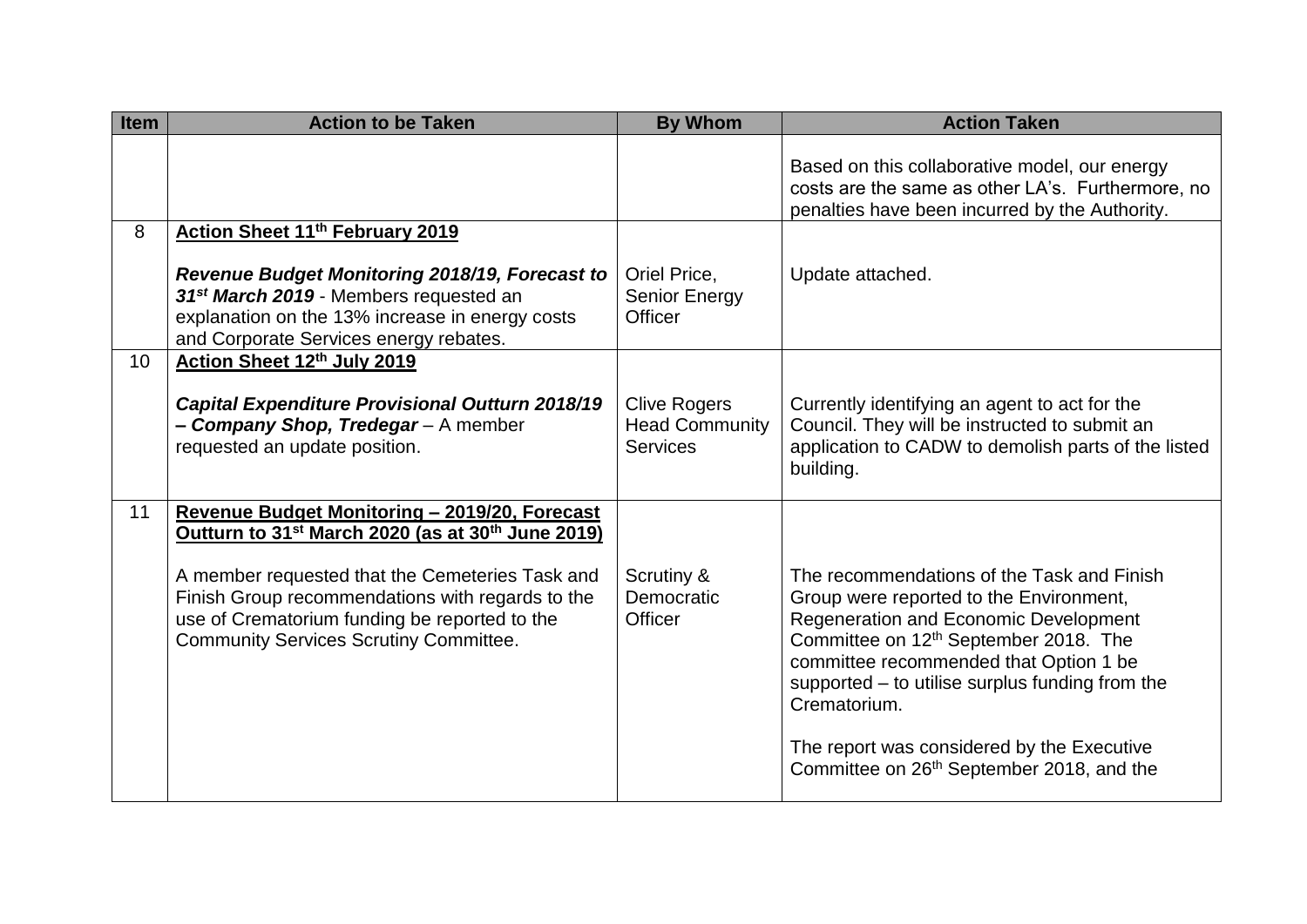| <b>Item</b> | <b>Action to be Taken</b>                                                                                                                                                    | <b>By Whom</b>                                            | <b>Action Taken</b>                                                                                                                                                                                                                                                                                                                                              |
|-------------|------------------------------------------------------------------------------------------------------------------------------------------------------------------------------|-----------------------------------------------------------|------------------------------------------------------------------------------------------------------------------------------------------------------------------------------------------------------------------------------------------------------------------------------------------------------------------------------------------------------------------|
|             |                                                                                                                                                                              |                                                           | recommendation was not supported (see Extract<br>from Executive minutes attached).                                                                                                                                                                                                                                                                               |
|             |                                                                                                                                                                              |                                                           | The Executive Members for Corporate Services<br>and Environment attended the Environment,<br><b>Regeneration and Economic Development</b><br>Scrutiny Committee meeting on 29 <sup>th</sup> November, to<br>respond to questions in relation to the Executive's<br>decision (see Extract from scrutiny minutes<br>attached).                                     |
|             | Appendix 1 – Cwmcrachen Caravan Site –<br>Member sought clarification on the adverse variance<br>and enquired if this was due to rents and high utility<br>costs.            | Rhian Hayden,<br><b>Chief Officer</b><br><b>Resources</b> | The Adverse variance is a combination of higher<br>than expected utility costs at the site and rental<br>income being lower than estimated as a result of<br>vacancies.<br>As at quarter 2:-<br>utilities forecast is £42k adverse variance -<br>a potential error with the meters is being<br>investigated.<br>Income is forecasting a £19k adverse<br>variance |
|             | Appendix 2 - Civil Parking Enforcement -<br>Members requested that Brynbach Primary School<br>and Tredegar Comprehensive be identified as<br>priority areas for enforcement. | Clive Rogers,<br><b>Head Community</b><br><b>Services</b> | Both schools are included on the patrol list for<br>enforcement and have been visited by the Civil<br>Enforcement Officers. Both school sites will be<br>visited on a regular basis, as part of the wider<br>school-site parking enforcement.                                                                                                                    |